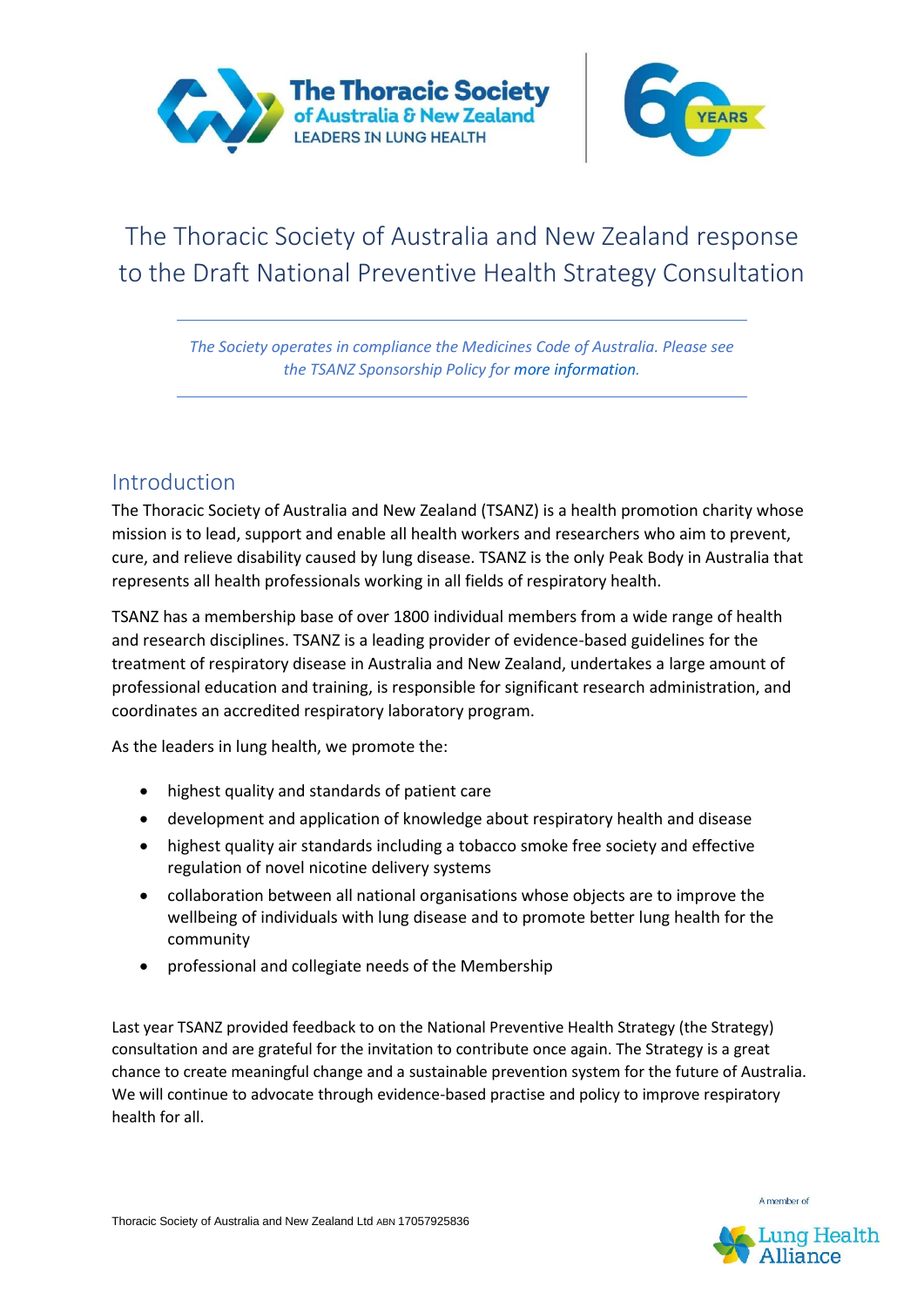



# Consultation Topics

The Department of Health has requested feedback to the following topics:

- the **Vision**, and four high-level **Aims** of the Strategy and their measurable targets
- the six **Principles** which underpin the *Framework for Action by 2030*, and are designed to guide implementation and strengthen current efforts
- the seven **Enablers** which are critical to creating a more effective and integrated prevention system for Australia over the next 10 years
- the seven **Focus Areas** which have been identified to boost prevention action in the first years of the Strategy and to impact health outcomes across all stages of life, and
- the current effective and well-designed prevention-based programs and strategies

# Comments on the Vision

# *Do you agree with the Vision of the Strategy? Please explain your selection.*

TSANZ supports the Vision and focus on all life stages. We commend the Department for the inclusion of climate change and environmental pollution in the Strategy.

As we stated in our last consultation, we believe that the vision should include prevention of ill health as well as improving health. We also believe that the phrase "targeting risk factors" is ambiguous; what does it mean to "target" factors including tobacco, alcohol, and poor nutrition?

# Comments on the Aims

# *Do you agree with the aims and their associated targets for the Strategy? Please explain your selection.*

TSANZ are supportive of the aims in general. We have provided detailed feedback on each of the aims below.

# *1. Australians have the best start in life*

TSANZ are supportive of the life course approach. Respiratory ill health is known to frequently occur in infancy and/or childhood. The First 1000 days (the period commencing at conception to the child's second birthday) is a critical evidence-based window of opportunity for the foundation of good health later in life, including for respiratory health(1). Whilst a focus on infectious diseases and injury is important, so too is ensuring that Australian children and pregnant women breathe clean air. This means a focus on controlling tobacco smoke inhalation and reducing pollution through effective planning and controls on diesel emissions. It also requires a focus on addressing climate change so that exposure to smoke from fires such as experienced in early 2020 as well as increasing carbon dioxide levels are minimised in the future. There is also no reason for young Australians to have access to e-cigarettes or alternative nicotine delivery systems. These products will cause damage in developing lungs. Addressing risk factors such as vaping and smoking early in life and during pregnancy is crucial to preventing later ill health(2).

Young lungs should be breathing clean air in order to prevent future respiratory disease. As respiratory disease is a leading cause of premature morbidity and has a burden of disease comparable to cardiovascular disease, ensuring the respiratory wellbeing of future generations is crucial. In addition to addressing the need to breathe clean air, prevent infectious disease and

Thoracic Society of Australia and New Zealand Ltd ABN 17057925836

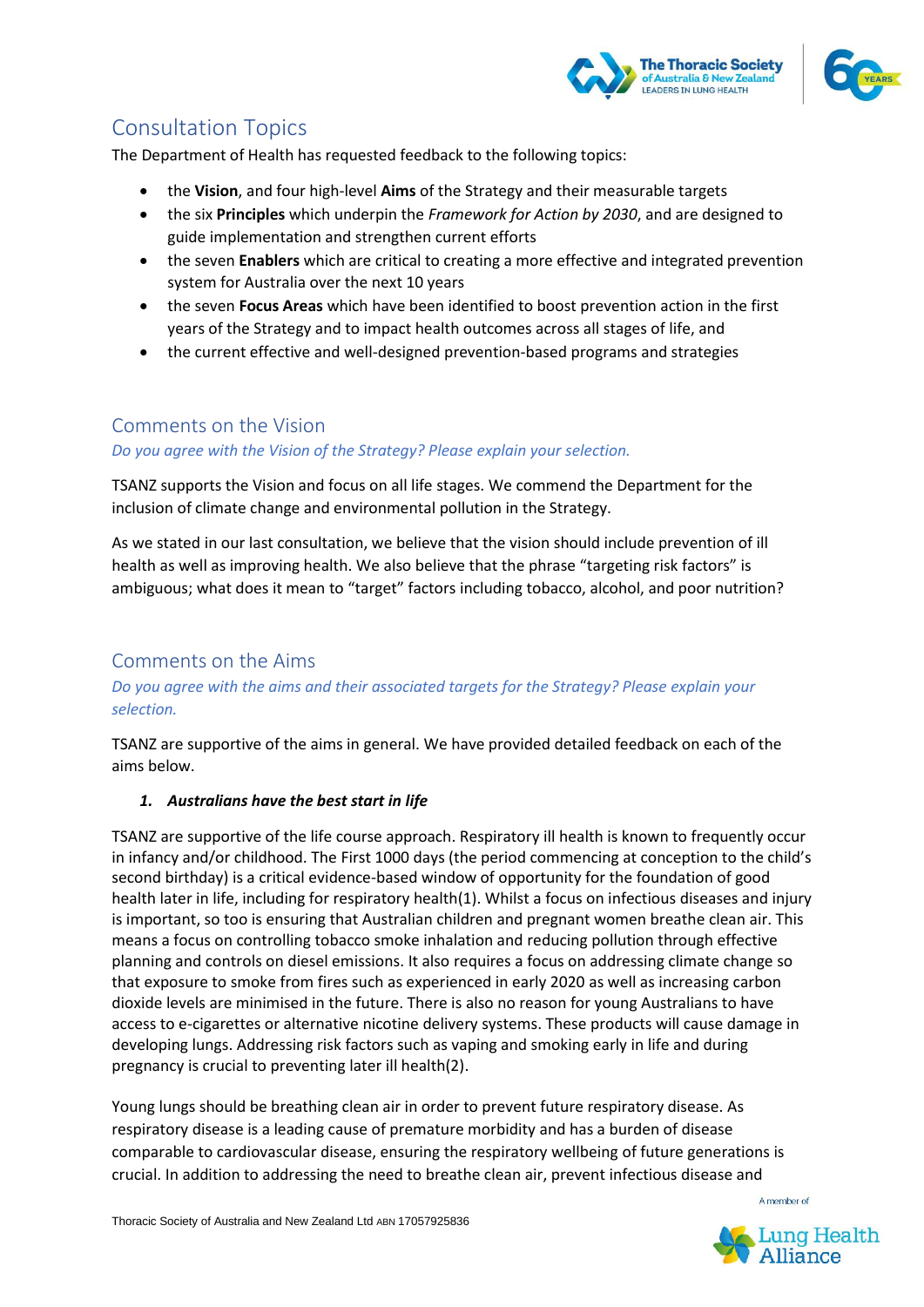

prevent injury, we strongly support programmes that support healthy eating behaviour, the prevention of obesity though the development of a National Obesity Strategy, further enhancements to food labelling and increasing physical activity. Strategies that increase access and affordability of healthy foods and which support positive healthy behaviours are vital. We further support the First 1000 days initiatives that take a holistic approach to improving health (including respiratory health) and emotional wellbeing throughout life. This includes increasing rates of breastfeeding through improved education, awareness raising and system changes. We also recognise that maternal health is vital to the best start in life with prenatal maternal health being critical to infant lung health(3).

# *2. Australians live as long as possible in good health*

Prevention requires action in the workplace. Too many Australian workers are exposed to dusts, fumes, vapours, and other disease-causing agents at work, which include carcinogens. Between 15- 30% of non-malignant lung diseases are attributable to workplace exposures including asthma, COPD, lung fibrosis, lung cancer and pneumoconiosis(4). Occupational health screening must be enhanced. Lessons from the coal workers pneumoconiosis and the accelerated silicosis disasters clearly demonstrate what can happen when poor workplace controls occur, along with ineffective systems for early detection through screening. No Australian should be contracting or developing debilitating, life-long and/or fatal chronic illnesses simply because they are going to work.

Risky behaviours such as tobacco, drug and alcohol use must be addressed using a robust, evidence base approach to support Australians to live a healthy life for as long as possible. Lobbying from vested interest groups including the tobacco industry and vaping manufacturers and suppliers must not be allowed to interfere with health policy or the long-term health of Australians.

Lung cancer is Australia's leading cause of cancer death. Screening and early intervention has the potential to radically change lung cancer outcomes. Investing in existing and emerging early screening intervention programs is crucial to support accurate and early diagnosis and effective treatment.

# *3. Health equity for target populations*

We are supportive of the aims and of the application of an equity-oriented health system to ensure all Australians have access but that those most at risk or with poorer outcomes receive greater support. In particular, those who are of Aboriginal and Torres Strait Islander backgrounds are disproportionately affected by many different types of illness including ill respiratory health, and it is vital that this gap is minimised.

# *4. Investment in prevention is increased*

We strongly support an increase in investment in prevention. In particular, we note the progressive underfunding of tobacco control measures and urge the Government to invest in a national cessation service provision and sustained social and traditional media campaigns. While the need for controls on emissions in the context of pollution control should aim to reduce diesel emissions, levels of fine carbon particles and other airborne pollutants should also be measured. The government should also consider divesting in fossil fuels and investing in electric cars and clean energy infrastructure as mitigating carbon dioxide emissions as part of a climate change strategy carries many other benefits and will move Australia towards a clean air future.

Respiratory disease affects 1 in 4 Australians and yet is woefully underfunded. Preventing respiratory disease through increased funding (including in research) should be a government priority.

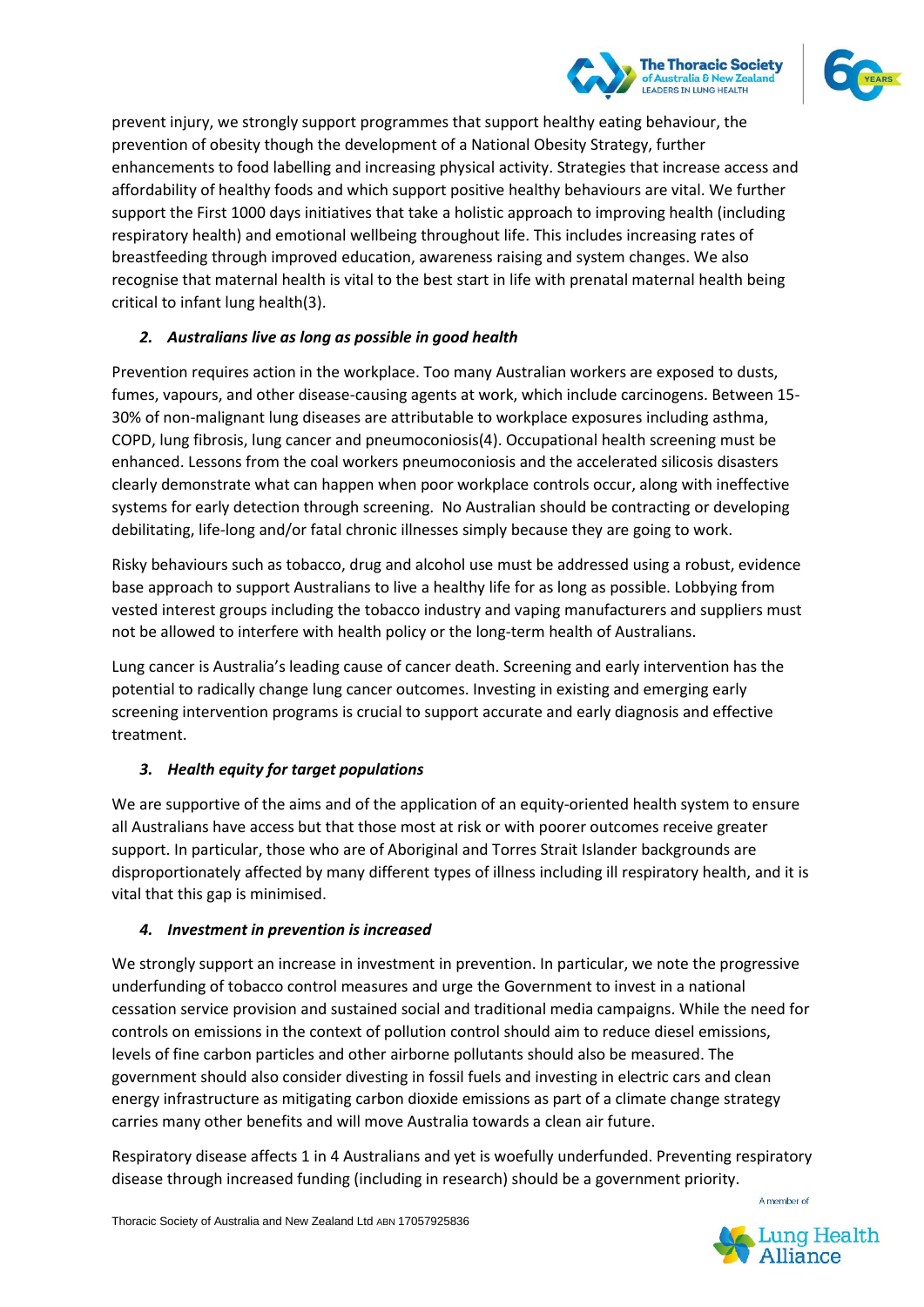



# Comments on the Principles

#### *Do you agree with the principles? Please explain your selection.*

TSANZ is supportive of these principles outlined in the Strategy. We have provided detailed feedback on each of the principles below.

#### *Multi-sector collaboration*

TSANZ agree that a multi-sector collaboration is important in informing policy to improve health and wellbeing outcomes. Coordination of these sectors will be required to support integrated solutions to these complex prevention challenges.

#### *Enabling the workforce*

The health workforce is an important aspect of preventative health and should be provided with the funding and tools required to carry out their role in the health of Australia's population.

#### *Community engagement*

TSANZ recognises the importance of community engagement in health prevention. This is particularly the case for workplace environments, as those who are present in these environments are best placed to improve the outcomes for their communities. Public education and training should be available and provided to individuals who can relay information to their teams to create a health-conscious population.

# *Empowering and supporting Australians*

TSANZ are supportive of the inclusion of Australians from all socioeconomic and cultural backgrounds are enabled and supported to make the best possible decisions about their health. Health information and services should be accessible by people regardless of background; with the rising popularity of telehealth due to the COVID-19 pandemic, action is needed to ensure people of low socioeconomic and/or cultural and linguistically diverse (CALD) backgrounds are able to consult with doctors and other health professionals. Action taken must not only aim to close to the health gap of these populations but be culturally sensitive in its development and delivery.

# *Adapting to emerging threats and evidence*

It is vital that we are prepared for emerging threats to health, as demonstrated by the drastic effect of COVID-19 on our country and the world. Policy and best practice should be guided by up-to-date research and evidence, and thus more funding in this space is required. Investing in pandemic preparedness will help minimise the impact of such events.

#### *The equity lens*

TSANZ agrees with this principle. Respiratory health conditions disproportionately affects those from Culturally and Linguistically Diverse (CALD) and low socioeconomic status. Preventive health action should consider the inequities that exist across Australia and provide equitable access to healthcare for all.

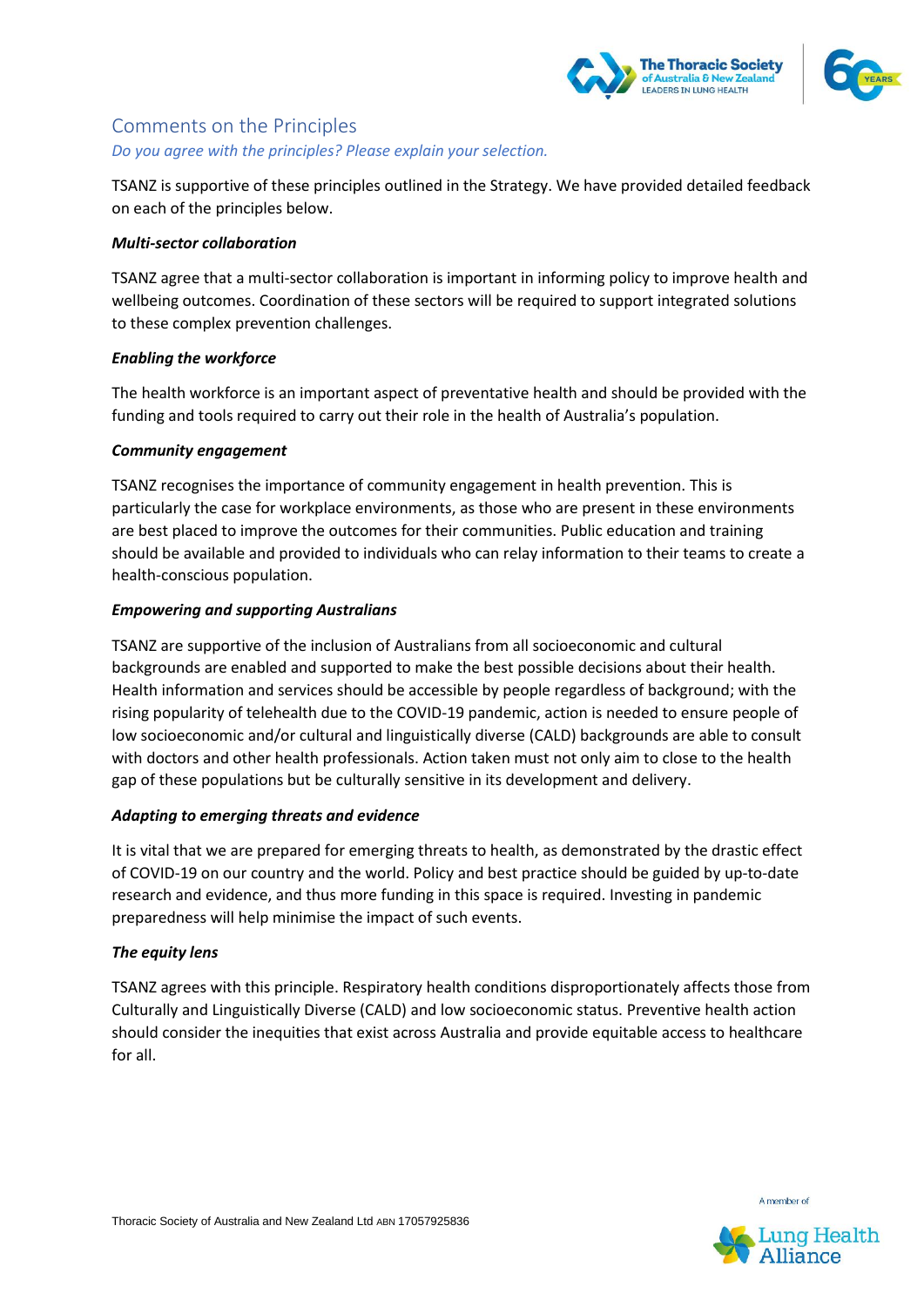



# Comments on the Enablers

# *Do you agree with the enablers? Do you agree with the policy achievements for the enablers? Please explain your selection.*

TSANZ is supportive of these actions to mobilise a prevention system in principle, as they are effective but must be funded and delivered in the correct way. For example, smoking cessation in the health system is not embedded, frequently undocumented, and delivered inconsistently. Ill health is one of the reasons smokers cite for giving up smoking yet the health system lacks consistent, embedded, and funded processes to support smoking cessation. Monitoring and surveillance systems should include better measures to allow data linking between patient data and registry and research activities.

# Comments on the Focus Areas

*Do you agree with the seven focus areas? Do you agree with the policy achievements for the focus areas? Please explain your selection.* 

We have provided detailed feedback on each of the principles below.

#### *1. Reducing tobacco use*

TSANZ believes it to be vital that the government commit to:

- Achieving an adult daily smoking prevalence of less than 10% by 2025
- Establish a National coordination and best practice body for smoking cessation that ensures cessation is core business across the health sector and that evidence-based cessation programs are implemented across the health system.
- Provide funding for research to improve successful cessation outcomes for tobacco and vaping
- Increasing utilisation of existing evidence-based services, such as Quitline
- Sustained multiyear funding for Indigenous and non-English speaking background sector cessation service provision
- Support the development of smoking cessation guidelines for mental health care settings
- Actions to prevent uptake of smoking **and** vaping by all Australians
- Ensure article 5.3 of the FCTC is upheld across whole of government
- Media and social media campaigns that are sustained
- Ensure access to best practice smoking cessation therapies that are evidence based
- Extend smoke-free spaces into casinos and other currently exempt workplaces and into multi-unit dwellings
- Consider regulatory enforcement changes for smoke free spaces in hospital and health care grounds
- Protect smoke free spaces from the lobbying of tobacco and vaping companies and maintain them as vape free spaces
- Commence planning for a tobacco end game



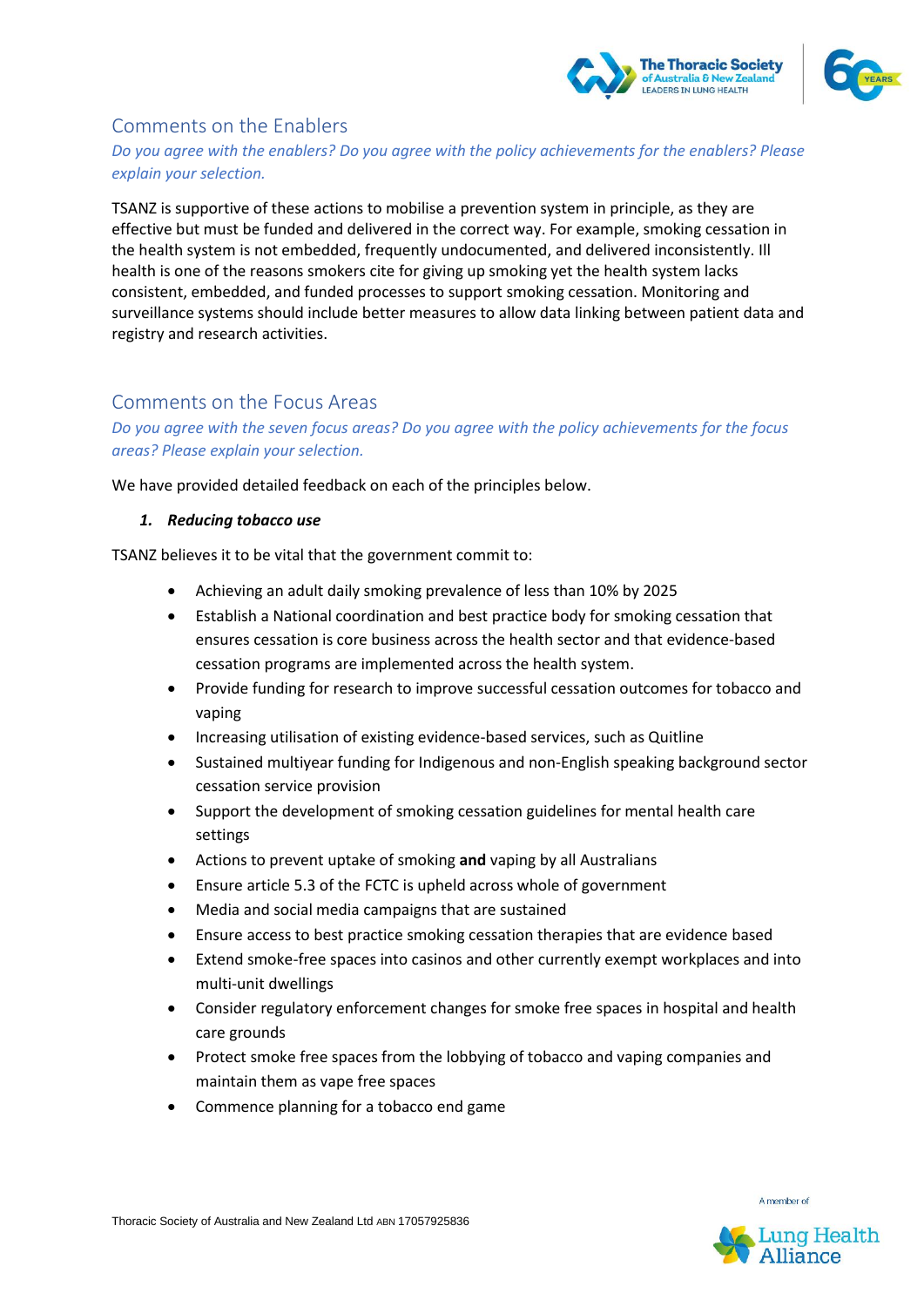



#### *2. Improving access to and the consumption of a healthy diet*

- Commit to a First 1000 days nutritional strategy including the deployment of systems, positive environments and awareness campaigns regarding optimal diets.
- Commit to and develop the National Obesity Strategy
- Review and update the Australian Dietary Guidelines
- Actively consider a "Sugar tax" on soft drink and confectionary items
- Consider restrictions on when and where non-core food advertising can occur
- Maintain and enhance the transparency of food nutritional labelling
- Enhance Public education campaigns

# *3. Increasing physical activity*

- Commit to a First 1000 days program for parents that includes a program focussed on; parenting skills; healthy eating behaviour, nutrition, physical activity and emotional wellbeing
- Commit to and develop a National Obesity Strategy
- Ensure local government planning and support systems for green areas and spaces for active recreation for all levels of ability
- Support the integration of health professionals with skills to be able to promote physical activity within 'routine' health care services
- Evidence-based interventions (e.g. public education campaigns) targeting workplaces, schools, vulnerable populations
- Embed Active transport Strategies at all levels of government

# *4. Increasing cancer screening and prevention*

- Enhance the existing population screening programs to include lung diseases, including biomarkers, liquid biopsy, and breath biopsy for early diagnosis and prognosis.
- Implement a large-scale national trial for lung cancer screening to further identify the relevant cohort which should be screened, identify emerging screening technology and tools, and address the many deficiencies and resource limitations in the current health care system that prevent lung cancer patients from receiving clinical care in accordance with the Optimal Care Pathway.
- Support the development and funding of a national clinical quality registry for lung cancer

# *5. Improving immunisation coverage*

- The influenza and pneumococcal vaccines are an important preventative strategy for both asthma and COPD. Rates of both influenza and pneumococcal vaccination in people with chronic respiratory disease are suboptimal resulting in exacerbations of illness and increased hospitalisation and mortality(5)
- All children should be vaccinated as per the National Immunisation Program Schedule and evidence-based research used to implement such a strategy.
- Support research into vaccine development for infectious diseases that affect respiratory health

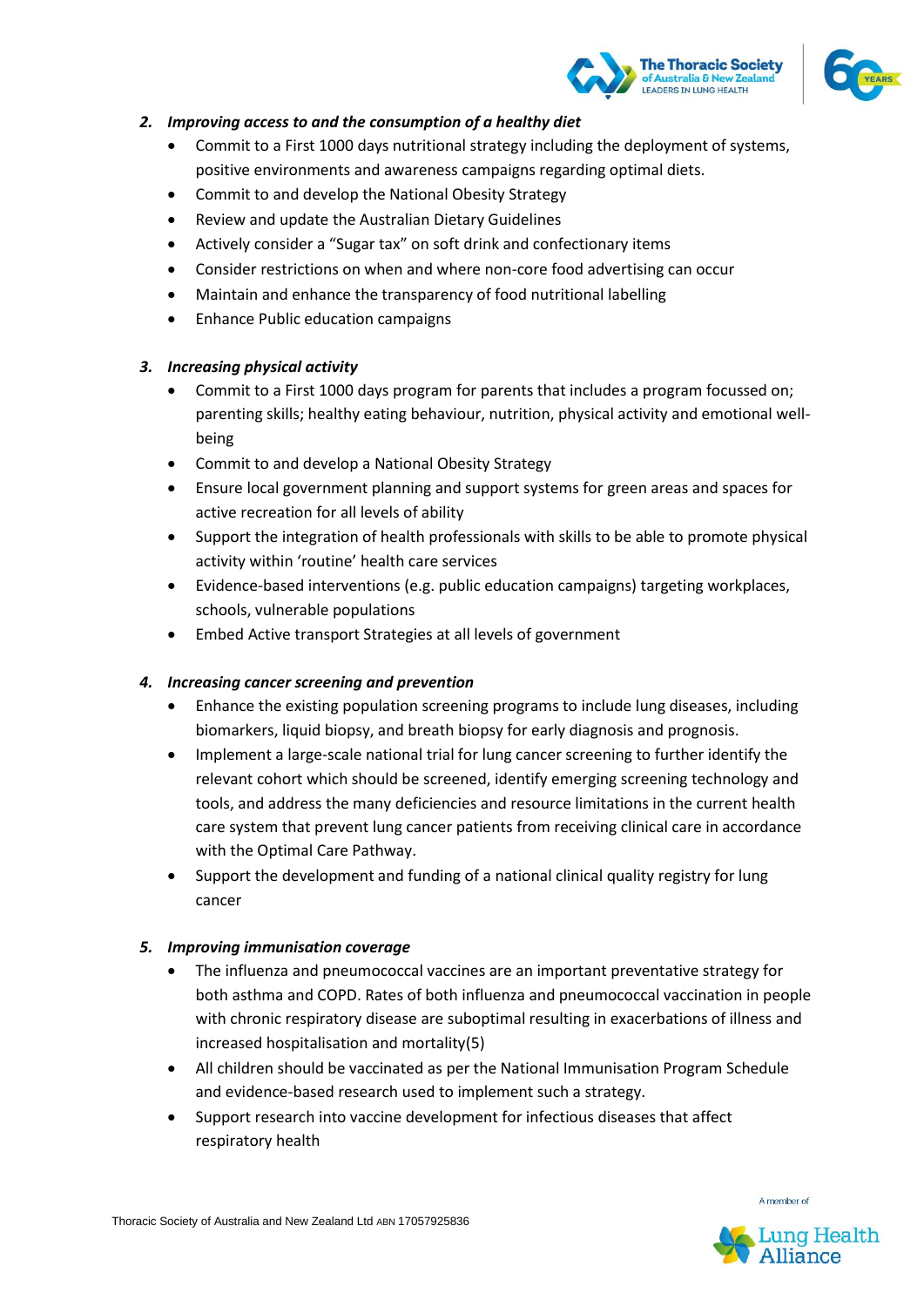



- Support research into assessment of vaccine effectiveness for those diseases that affect respiratory health
- Invest in strategies to increase vaccine uptake, such as influenza, with an emphasis, but not limited to, vulnerable populations including First Nations and CALD
- The current COVID-19 pandemic has generated significant interest in and debate regarding the current available COVID-19 vaccines and at the same time has generated some concern regarding the actions of anti-vaxxers. There needs to be a systematic education and awareness campaign regarding safety of existing vaccinations, including the COVID-19 vaccine, to ensure significant population level uptake

# *6. Reducing alcohol and other drug harm*

Whilst alcohol and other drugs (with the exception of drugs which are smoked) are not a key area of intervention for respiratory health, we support and endorse the National Drug Strategy and the National Alcohol Strategy.

#### *7. Protecting mental health*

Similarly, mental health is not a key area of intervention for respiratory health, we support and endorse the inclusion of protecting mental health on this list.

TSANZ also suggest the two additional focus areas:

#### *8. Health at work*

- Implement the findings of the Dust Diseases taskforce including the establishment of a national dust diseases registry
- Undertake a review of the efficacy of controls in high-risk workplaces
- Undertake a review of screening programs for workers in high-risk workplaces
- Establish a system for rapid case finding of outbreaks of occupationally related lung disease similar to that of the Center for Disease Control in the USA.

# *9. Take bold actions to ensure clean air and to address the health effects of climate change*

- Prevent exposure to diesel fumes and other inhaled toxins e.g. by planning locations of childcare and schools away from main roads
- Implement a national air quality reporting system.
- Take urgent actions to reduce greenhouse gas emissions as a whole as a government priority
- Public education
- Protect green spaces
- Invest in bushfire preparedness and associated health messaging

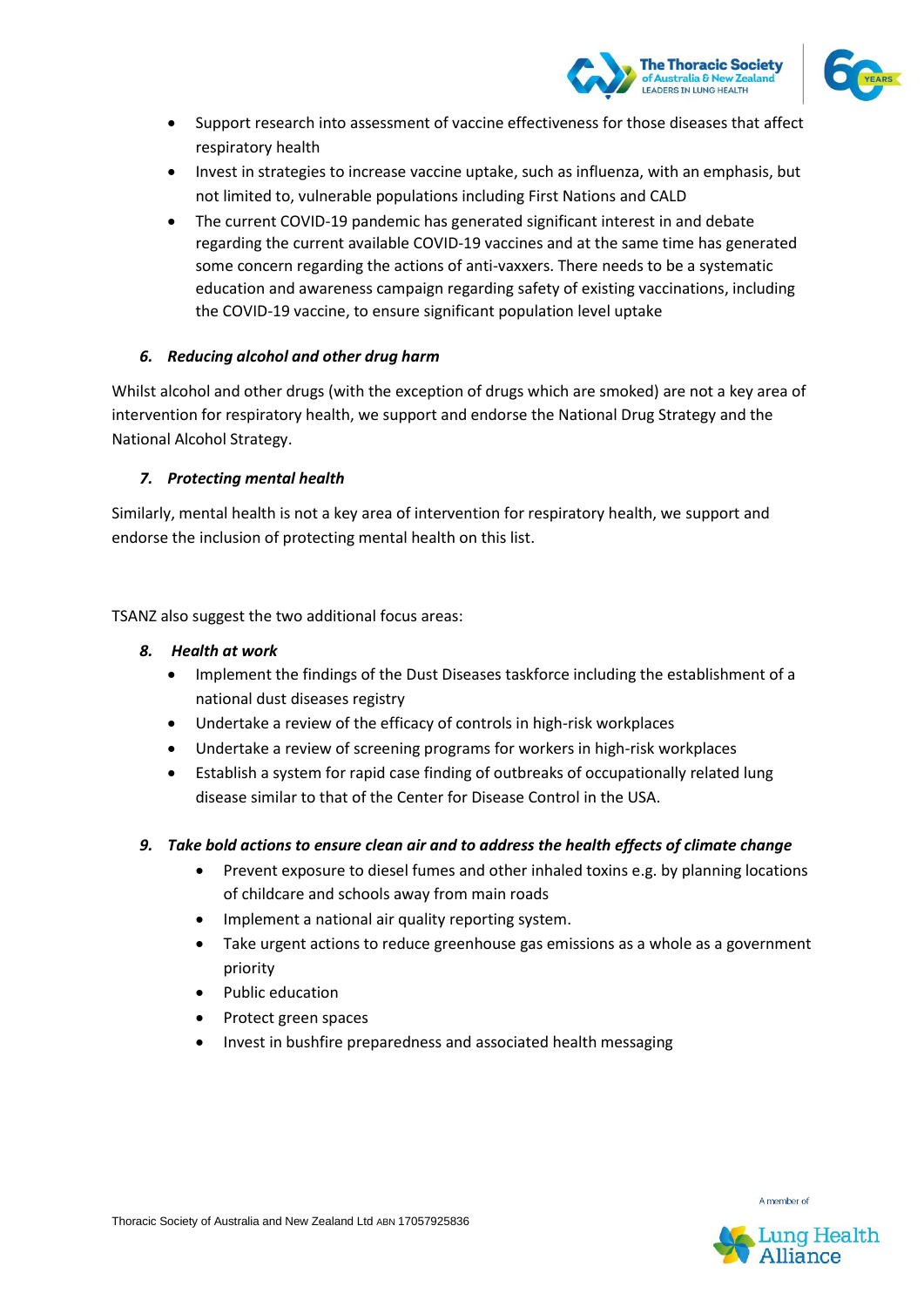



#### *Do you agree with the targets for the focus areas?*

We believe that the gap between Aboriginal and Torres Strait Islander people's health and the general population is inexcusable and that a target to reduce the smoking rate from 43% to 40% is not ambitious enough for there to be any meaningful change in this time period.

We urge the government to include a target for lung cancer screening as a milestone to measure an increase in cancer screening and prevention.

While the goal for mental health seems to be in the right direction, it does not have a timeframe nor a quantifiable way to measure its success other than a flat reduction. We recommend rewording this to something more measurable (e.g. "50% decrease in suicides by 20XX") so that when the time comes to review, it is much easier to see whether or not changes need to be made to current policy to ensure this target is met.

# Concluding Remarks

The National Preventive Health Strategy is a key opportunity to shape Australia's future.

Whilst tobacco use is the risk behaviour which makes the greatest contribution to ill health, all the above focus areas are important to improve health outcomes. The actions for each focus require sustained and secured funding and a renewed commitment to public education and media campaigns. An evidence-based approach using established and proven programs of prevention such as mass media, taxation and support services should be pursued.

Addressing smoking, physical activity, nutrition, workplace exposures and clean air will not only improve respiratory health but will also deliver benefits for cardiovascular health and cancer, three of the leading causes of Australian morbidity and mortality.

The Thoracic Society of Australia and New Zealand is fully committed to the optimal lung health of all Australians. There is already an established evidence base on best practice for lung health and it is now time for implementation of this knowledge. This would have long term health benefits for all Australians, and also result in significant financial savings. Australia cannot afford to wait any longer for these actions.

Implementation of this Strategy is crucial to its success. A proper implementation plan with rollout milestones and associated costings should be considered. This should be developed in partnership with stakeholders and with the community in order to improve uptake and to ensure that the Strategy is not only feasible. The Thoracic Society thus strongly recommends an implementation plan is tied to the Strategy.